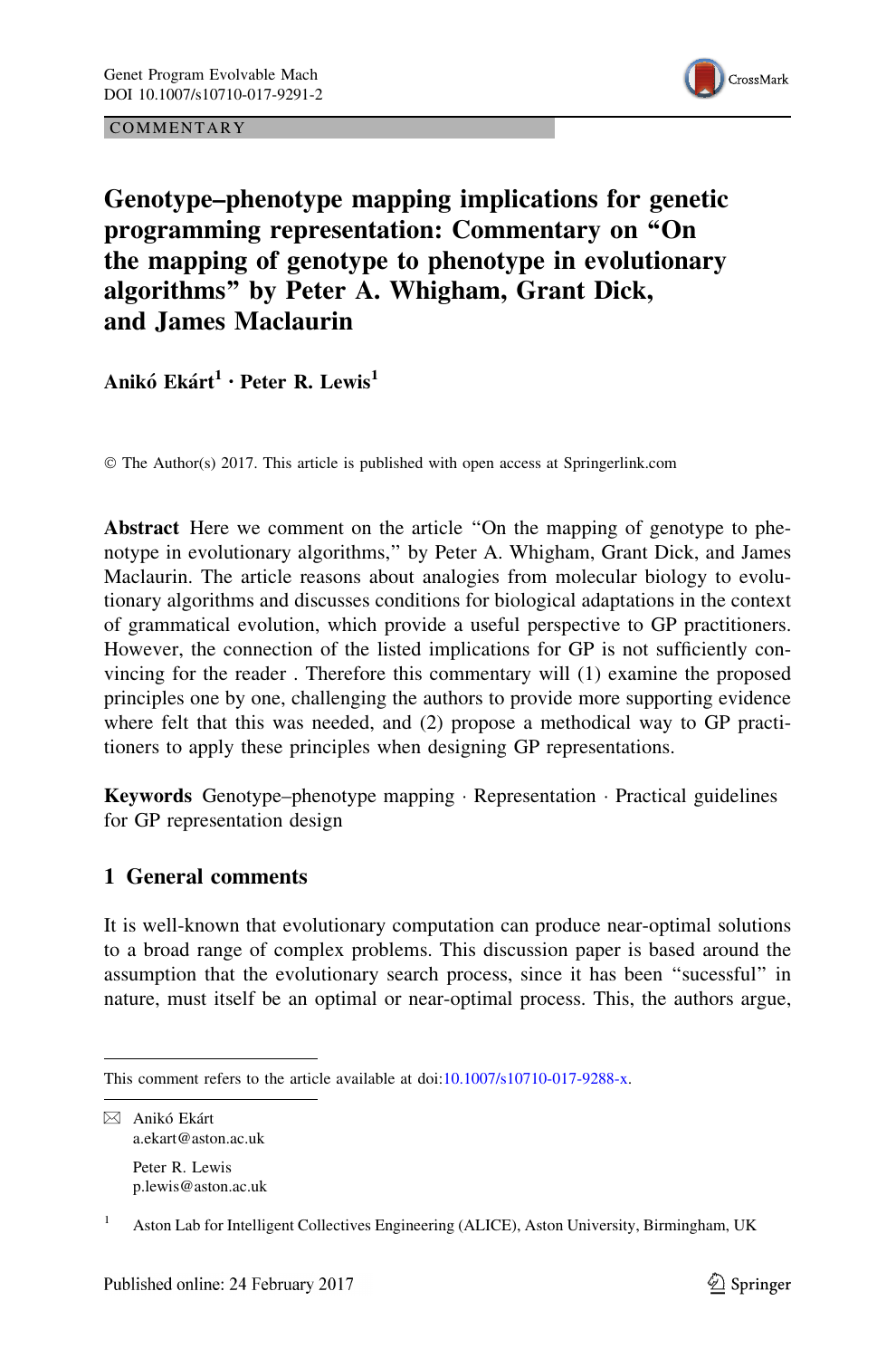has been used to justify much work aiming at making evolutionary algorithms more biologically plausible, with the expectation to result in improved performance.

In general, we find the idea of optimality of solutions implying an optimality of process intriguing. Indeed, major scientific discoveries have often resulted from completely unusual processes that may have seemed at first sight unproductive and unlikely to lead to any breakthrough. In the article it is argued that since we know that evolutionary processes (usually) work, or work given sufficient time, this then implies (near-)optimality of the evolutionary process itself. We would like to read further justification for this apparent implication. To substantiate, how this is indeed an assumption made by many researchers in evolutionary computation and drives much of evolutionary computation work, we would like to see evidence and relevant references.

With this said, we agree with the authors that it is very important for evolutionary computation researchers and advocates to be clear about the role of the biological inspiration and evolutionary metaphor in metaheuristic search techniques, and where and how it can help or hinder. Every opportunity should be taken to clarify any potential misconceptions.

The paper's main supporting pillars are a subset of four out of the nine characteristics proposed by Sterelny for robust evolutionary replicators:

- C4 separation between genotype and phenotype for optimality;
- C6 stable and predictable mapping, where redundancy in behaviour via multiple expressions is possible;
- C8 smooth mapping (essentially locality); and
- C9 modularity.

While a distinction between genotype and phenotype is not strictly necessary in an (artificial) evolutionary system (standard GP providing one example), C4 suggests a split can provide such a separation of concerns that aids effectiveness. Characteristics C6–C8, although not necessarily arrived at from a biological viewpoint, but an empirical computational experimentation perspective, are well known and, in our opinion, feature in many, though not all, effective applications of evolutionary computation.

Interestingly, the authors chose grammatical evolution (GE) for illustration. In its aim to provide a generic representation, GE has inherent properties that violate Sterelny's characteristics of effective genotype–phenotype mappings. Therefore the effectiveness of using both generic representations and generic operators at the same time is being questioned, despite their apparent success in nature. When a generic representation is used, the human effort shifts to the design of the genotype– phenotype mapping rather than the design of the representation or operators. In this case, the implication is that the operators have to be designed with the mapping in mind. Since one of the typical benefits of employing a generic representation is to be able to employ generic operators, is this benefit lost? What then is the implication for the design of artificial evolutionary systems in practice? Is the quest to design generic approaches to automated problem solving doomed to failure?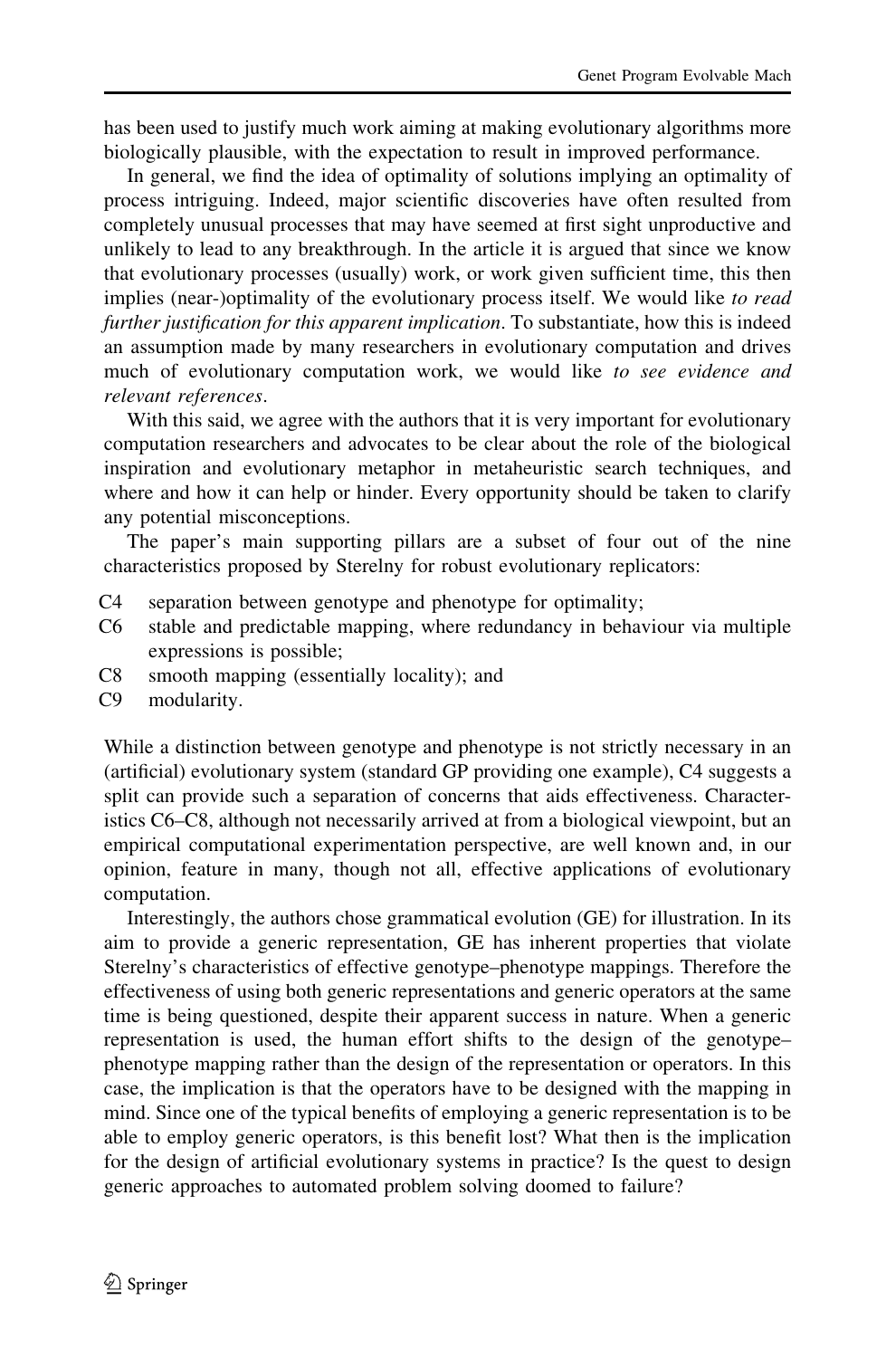## <span id="page-2-0"></span>2 From principles to practical guidelines

Motivated by this discussion, the authors propose five principles for genetic programming representation design. We agree that representation is one crucial aspect for the success or otherwise of an evolutionary (and in fact computational intelligence) solution, but not the only one. Looking at the first four principles at high level, they can be seen as also emerging from evolutionary computation or more generally from computer science, without necessarily being strongly rooted in biology:

1. Maintaining building blocks: in GP, these could be emerging as automatically defined functions or built into the representation (such as more complex mathematical functions in symbolic regression).



Fig. 1 Steps to design a GP representation according to presented principles